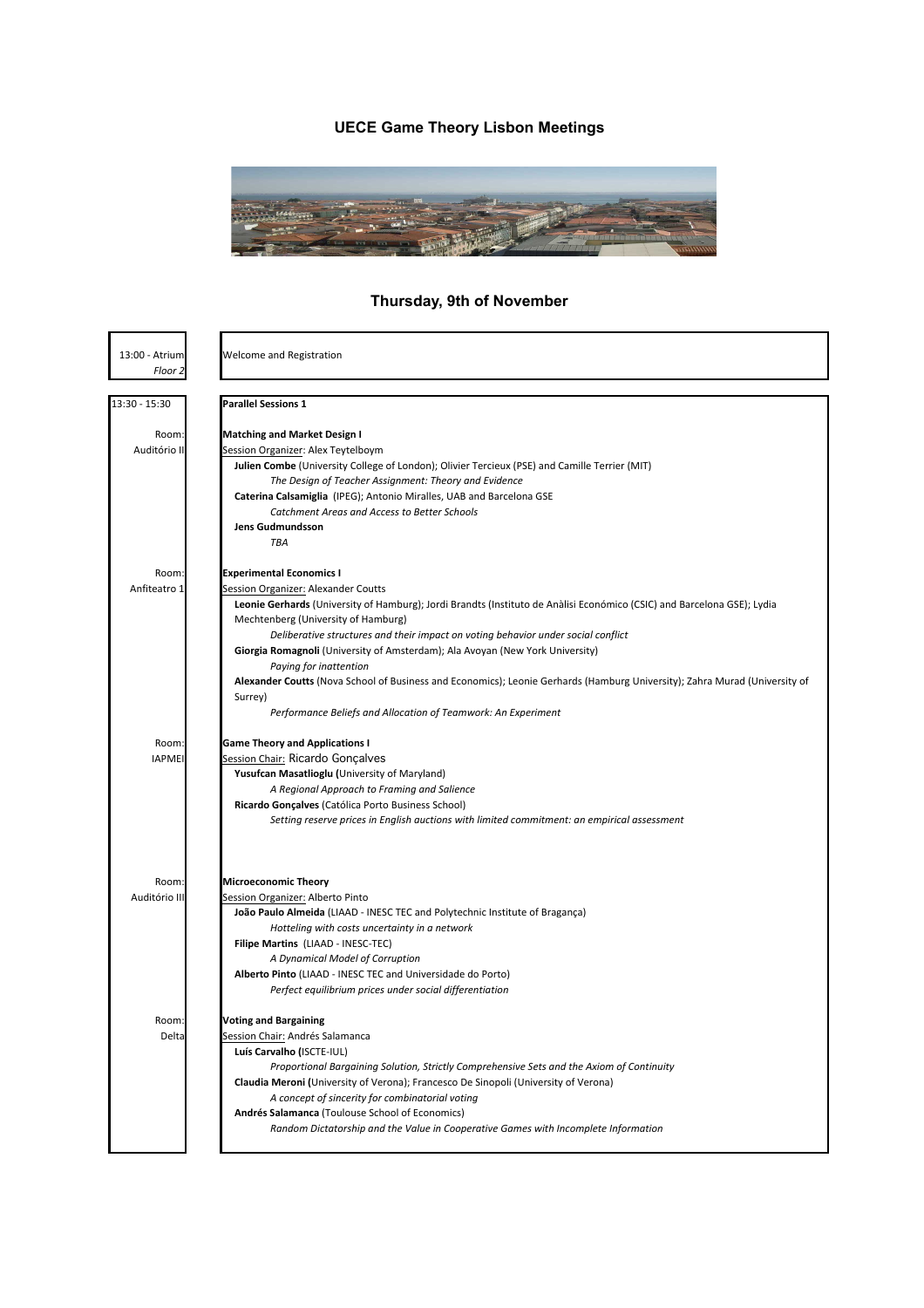| 13:30 - 15:30   | <b>Parallel Sessions 1</b>                                                                                                       |
|-----------------|----------------------------------------------------------------------------------------------------------------------------------|
| Room:           | <b>Energy and Environment</b>                                                                                                    |
| Anfiteatro 3    | Session Chair: László Á. Kóczy                                                                                                   |
|                 | Eugen Kovac (University of Duisburg-Essen); Robert Schmidt (Humboldt University Berlin)                                          |
|                 | A simple dynamic climate cooperation model                                                                                       |
|                 | László A. Kóczy (Hungarian Academy of Sciences and Obuda University); Dávid Csercsik (Pázmány Péter Catholic University), Balázs |
|                 | Sziklai (HAS; Corvinus University Budapest)                                                                                      |
|                 | Efficiency and Security in the European Gas Network                                                                              |
|                 |                                                                                                                                  |
|                 |                                                                                                                                  |
|                 |                                                                                                                                  |
| Room:           | <b>International Trade I</b>                                                                                                     |
|                 |                                                                                                                                  |
| Anfiteatro 4    | Session Organizer: Mostafa Beshkar                                                                                               |
|                 | Eric Bond (Vanderbilt University); Robert Driskill (Vanderbilt University)                                                       |
|                 | DBCFT, Border Adjustments, and Trade                                                                                             |
|                 | Matthew Grant (Princeton University)                                                                                             |
|                 | Why Special Economic Zones? Using Trade Policy to Discriminate Across Importers                                                  |
|                 | Roozbeh Hosseini (University of Georgia); Ali Shourideh (Carnegie Mellon University)                                             |
|                 | Inequality, Redistribution and Optimal Trade Policy                                                                              |
|                 |                                                                                                                                  |
|                 |                                                                                                                                  |
| 15:30 - 16:00   |                                                                                                                                  |
| Atrium          | Coffee break                                                                                                                     |
|                 |                                                                                                                                  |
|                 |                                                                                                                                  |
| 16:00-17:00     |                                                                                                                                  |
| Auditório CGD   | Plenary Session: Prof. Ehud Lehrer (Tel-Aviv University)                                                                         |
| Floor 2         | <b>Session Chair: TBA</b>                                                                                                        |
|                 |                                                                                                                                  |
| $17:15 - 19:15$ | <b>Parallel Sessions 2</b>                                                                                                       |
| Room:           | <b>Industrial Organization I</b>                                                                                                 |
| Auditório II    | Session Chair: Małgorzata Knauff                                                                                                 |
|                 |                                                                                                                                  |
|                 | Filomena Garcia (Indiana University); Gustavo Torrens (Indiana University)                                                       |
|                 | The case for international antitrust                                                                                             |
|                 | Małgorzata Knauff (Warsaw School of Economics); Adam Karbowski (Warsaw School of Economics)                                      |
|                 | R&D Competition and Cooperation in Markets with Network Effects                                                                  |
|                 |                                                                                                                                  |
| Room:           | <b>Games and Equilibrium: Applications II</b>                                                                                    |
| Auditório III   | Session Organizers: Carlos Hervés and Emma Moreno García                                                                         |
|                 | <b>Giuseppe De Marco</b> (University of Naples Parthenope)                                                                       |
|                 | Ambiguous Games without a State Space and Full Rationality                                                                       |
|                 | Alvaro J. Name-Correa (Universidad Carlos III Madrid); Huseyin Yildirim (Duke University)                                        |
|                 |                                                                                                                                  |
|                 | Social Pressure, Transparency, and Voting in Committees                                                                          |
|                 | Emma Moreno-García (Universidad de Salamanca); Marta Faias (Universidade Nova de Lisboa); Mario Páscoa (University of            |
|                 | Surrey)                                                                                                                          |
|                 | On value allocations in economies with commodity differentiation                                                                 |
|                 |                                                                                                                                  |
| Room:           | <b>Games and Equilibrium: An Eclectic Selection of Experiments</b>                                                               |
| Anfiteatro 1    | Session Organizer: Emel Filiz-Ozbay                                                                                              |
|                 | Begum Guney (Ozyegin University); Catherine Eckel (Texas A&M University); Neslihan Uler (University of Maryland)                 |
|                 | Collaborative versus Independent Fundraising                                                                                     |
|                 | Emin Karagözoğlu (Bilkent University); Maria Montero (University of Nottingham) and Anders Poulsen (University of East Anglia)   |
|                 | Bargaining When There are Complementarities in Production                                                                        |
|                 | Sule Alan (University of Essex), Seda Ertac (Koc University), Mert Gumren (Koc University)                                       |
|                 |                                                                                                                                  |
|                 | Cheating and Incentives: Evidence from a Field Experiment on Children                                                            |
|                 |                                                                                                                                  |
| Room:           | <b>Networks and Matching</b>                                                                                                     |
| <b>IAPMEI</b>   | Session Organizers: Ana Mauleon and Vincent Vannetelbosch                                                                        |
|                 | Ana Mauleon (Université Saint-Louis - Bruxelles and CORE); P. Jean-Jacques Hering (Maastricht Univerity) and Vincent             |
|                 | Vannetelbosch (Université catholique de Louvain)                                                                                 |
|                 | Matching with Myopic and Farsighted Players                                                                                      |
|                 | Vincent Vannetelbosch (CORE, University of Louvain); Ana Mauleon (CEREC, Saint-Louis University - Brussels) ; Jose J. Sempere-   |
|                 | Monerris (University of Valencia);                                                                                               |
|                 |                                                                                                                                  |
|                 | R&D Network Formation with Myopic and Farsighted Firms                                                                           |
|                 | Simon Schopohl (Saint-Louis University); Ana Mauleon (Université Saint-Louis - Bruxelles and CORE )and Vincent Vannetelbosch     |
|                 | (CORE, UCL)                                                                                                                      |
|                 | Competition for leadership in teams                                                                                              |
|                 |                                                                                                                                  |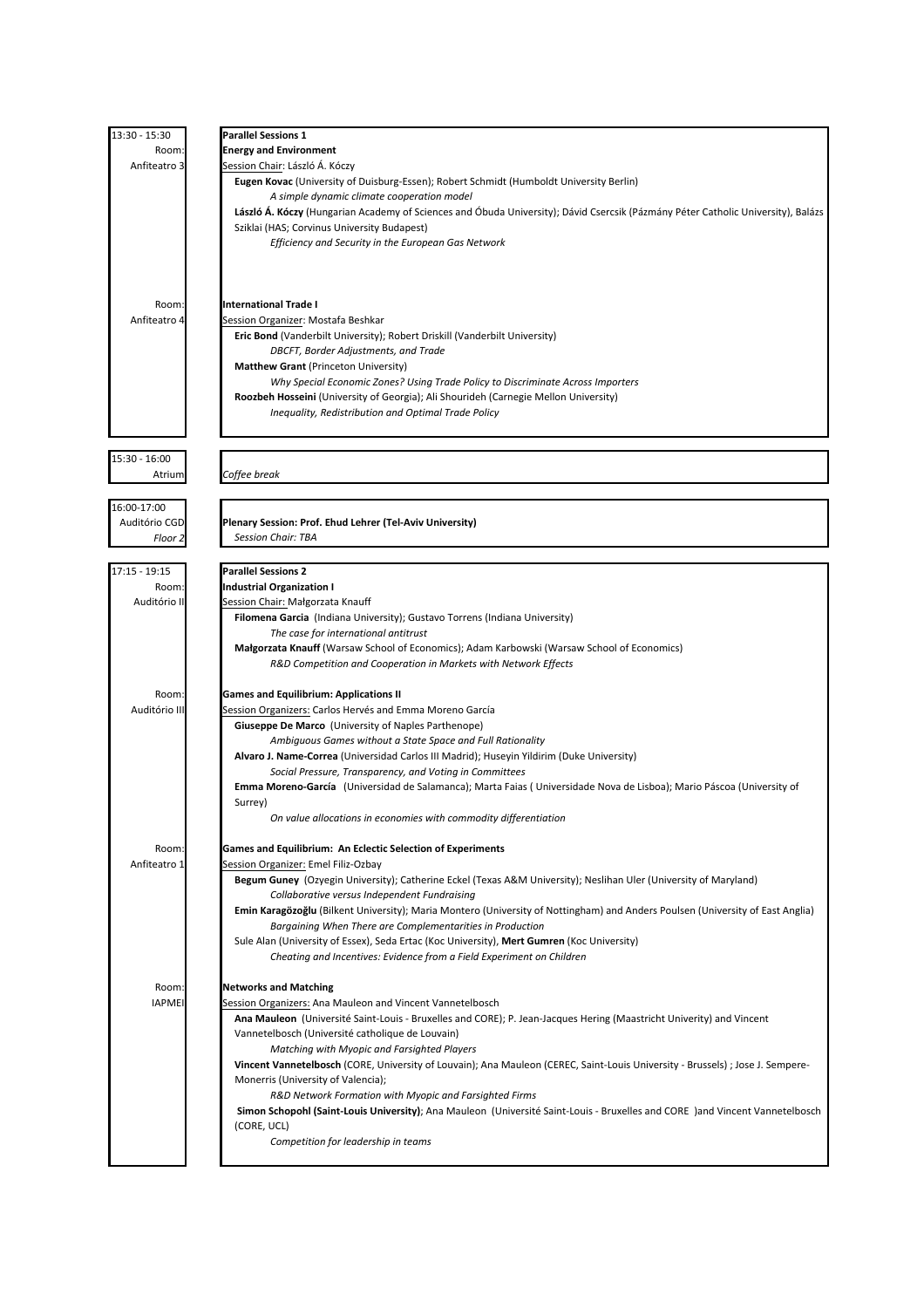| $17:15 - 19:15$ | <b>Parallel Sessions 2</b>                                                                                                      |
|-----------------|---------------------------------------------------------------------------------------------------------------------------------|
| Room:           | <b>Dynamic Games</b>                                                                                                            |
| Delta           | Session Chair: Lukasz Wozny                                                                                                     |
|                 | Moran Koren (Technion); Itai Arieli (Technion), Rann Smorodinsky (Technion)                                                     |
|                 | Social Learning in Markets with Common Value                                                                                    |
|                 | Łukasz Balbus (University of Zielona Góra)                                                                                      |
|                 | Markov perfect equilibria in OLG models with altruism with paternalistic and nonpaternalistic features.                         |
|                 | Lukasz Wozny (Warsaw School of Economics); Lukasz Balbus (University of Zielona Gora), Pawel Dziewulski (University of Oxford), |
|                 | Kevin Reffett (Arizona State University)                                                                                        |
|                 | Distributional equilibria in dynamic supermodular games with a measure space of players and no aggregate risk                   |
| Room:           | <b>Economic Theory II</b>                                                                                                       |
| Anfiteatro 3    | Session Chair: Xinyang Wang                                                                                                     |
|                 | Fei Xu (University of Manchester); Leonidas C. Koutsougeras                                                                     |
|                 | Corruption Decisions and the Failure of Bribery Market                                                                          |
|                 | Aleksei Smirnov (University of Zurich); Egor Starkov (Northwestern University)                                                  |
|                 | Experts, Quacks and Fortune-Tellers: Dynamic Cheap Talk with Career Concerns                                                    |
|                 | <b>Xinyang Wang (Yale University)</b>                                                                                           |
|                 | Cooperation of small groups - an optimal transport approach                                                                     |
| Room:           | <b>Games and Environmental Economics I</b>                                                                                      |
| Anfiteatro 4    | Session Organizer: Ingmar Schumacher                                                                                            |
|                 | Reyer Gerlagh (Tilburg University); Matti Liski (Aalto University, Helsinki)                                                    |
|                 | Resource dependence with private information                                                                                    |
|                 | Martin Quaas (Kiel University); Olli Tahvonen (University of Helsinki)                                                          |
|                 | Strategic harvesting of age-structured populations                                                                              |
|                 | <b>Nicolas Querou (CNRS)</b>                                                                                                    |
|                 | Common-pool resources and interacting collective action problems                                                                |
|                 |                                                                                                                                 |

19:35-20:00 *Floor 2*

#### **Esplanada Welcome Cocktail**

## **Friday, 10th of November**

| $9:00 - 11:00$ | <b>Parallel Sessions 3</b>                                                                                                    |
|----------------|-------------------------------------------------------------------------------------------------------------------------------|
| Room:          | <b>Economic Theory I</b>                                                                                                      |
| Auditório II   | Session Chair: Maciej Kotowski                                                                                                |
|                | Pawel Dziewulski (Oxford University); John K.-H. Quah (Jonhs Hopkins University and National University of Singapore)         |
|                | Supermodular value functions and supermodular correspondences                                                                 |
|                | Guilherme Carmona (University of Surrey); Konrad Podczeck (U. Vienna)                                                         |
|                | Invariance of the Equilibrium Set of Games with an Endogenous Sharing Rule                                                    |
|                | Maciej Kotowski (Harvard University); Ivan Balbuzanov (University of Melbourne)                                               |
|                | Endowments, Exclusion, and Exchange                                                                                           |
|                |                                                                                                                               |
| Room:          | <b>Matching I</b>                                                                                                             |
| Auditório III  | Session Chair: Antonio Romero Medina                                                                                          |
|                | Mikhail Freer (George Mason University); Maria Titova (UC San Diego)                                                          |
|                | <b>Matching with Quotas</b>                                                                                                   |
|                | Rustamdjan Hakimov (WZB); Inacio Bo, WZB                                                                                      |
|                | Iterative Versus Standard Deferred Acceptance: Experimental Evidence                                                          |
|                | Antonio Romero Medina (Universidad Carlos III de Madrid); Matteo Triossi (Univ. de Chile)                                     |
|                | (Group) Strategy-Proofness and Stability in Many-to-Many Matching Markets                                                     |
| Room:          | <b>Matching Design</b>                                                                                                        |
| <b>Staples</b> | Session Organizers: Tommy Anderson and Lars Ehlers                                                                            |
|                | Ryan Tierney (University of Southern Denmark); Tommy Andersson (Lund University); Lars Ehlers (University of Montreal); Lars- |
|                | Gunnar Svensson (Lund University)                                                                                             |
|                | Gale's Flat Tax                                                                                                               |
|                | Jörgen Kratz (Lund University); Tommy Andersson (Lund University)                                                             |
|                | Kidney Exchange over the Blood Group Barrier                                                                                  |
|                | Lars Ehlers (U de Montreal); Thayer Morrill (North Carolina State U)                                                          |
|                | (II)legal Assignments in School Choice                                                                                        |
|                |                                                                                                                               |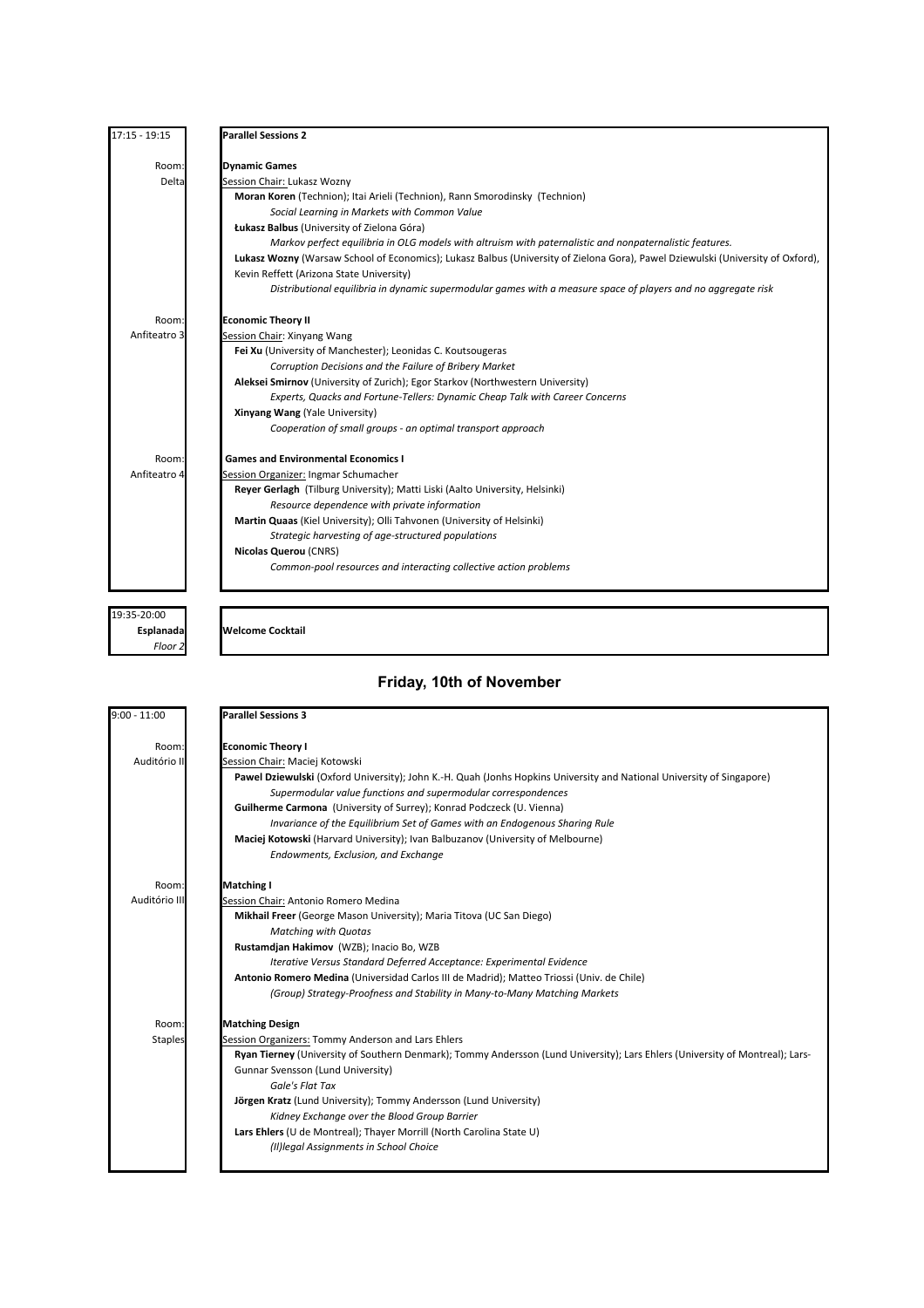| 9:00-11:00    | <b>Parallel Sessions 3</b>                                                                                                                                      |
|---------------|-----------------------------------------------------------------------------------------------------------------------------------------------------------------|
| Room:         | <b>International Trade II</b>                                                                                                                                   |
| Edifer        | Session organizer: Mostafa Beshkar                                                                                                                              |
|               | Ben Zissimos (University of Exeter Business School); Atisha Ghosh                                                                                               |
|               | Turning an Institution from 'Inclusive' to 'Extractive': The Case of The European Union's 'Free Movement of Persons'                                            |
|               | Ahmad Lashkaripour (Indiana University)                                                                                                                         |
|               | <b>TBA</b>                                                                                                                                                      |
|               | Mostafa Beshkar (Indiana University)                                                                                                                            |
|               | Interdependence of Trade Policies in General Equilibrium                                                                                                        |
| Room:         | <b>Topics on Games and Economics</b>                                                                                                                            |
| Novo Banco    | Session Organizers: Marta Faias                                                                                                                                 |
|               | Guillermo Hunter (Nova School of Business and Economics); Mário Páscoa (U. of Surrey) and Jean-Marc Bottazzi (Cápula and Paris                                  |
|               | School of Economics)                                                                                                                                            |
|               | Do Security Prices Rise or Fall in the Wake of a Margins Hike?                                                                                                  |
|               | Juan Pablo Rincón-Zapatero (Universidad Carlos III de Madrid); Robert A. Becker. Economics Department. Indiana University                                       |
|               | Negative Thompson aggregators                                                                                                                                   |
|               | <b>Francisco Hurtado</b>                                                                                                                                        |
|               | TBA                                                                                                                                                             |
|               |                                                                                                                                                                 |
| Room:<br>306  | <b>Behavioral Decision Theory</b>                                                                                                                               |
|               | Session Organizer: Yusufcan Masatlioglu                                                                                                                         |
|               | Ozgur Kibris (Sabanci University); Yusufcan Masatlioglu (U. of Maryland) and Elchin Suleymanov (U. of Michigan)<br>Salience and Endogenous Reference Dependence |
|               | Sean Horan (Université de Montréal); Levent Ulku                                                                                                                |
|               | Non-monotonic menu preferences                                                                                                                                  |
|               | <b>Andrew Elllis</b>                                                                                                                                            |
|               | TBA                                                                                                                                                             |
|               |                                                                                                                                                                 |
| Room:         | <b>Matching II</b>                                                                                                                                              |
| <b>IAPMEI</b> | Session Chair: Paulo Fagandini                                                                                                                                  |
|               | Takashi Akahoshi (Hitotsubashi University)                                                                                                                      |
|               | Sharing properties with the core in matching problems: von Neumann-Morgenstern pairwise stability                                                               |
|               | Paulo Fagandini (Nova School of Business and Economics)                                                                                                         |
|               | Wealth and the Principal-Agent Matching                                                                                                                         |
|               |                                                                                                                                                                 |
|               |                                                                                                                                                                 |
|               |                                                                                                                                                                 |
| 11:00 - 11:30 |                                                                                                                                                                 |
| Atrium        | Coffee break                                                                                                                                                    |
|               |                                                                                                                                                                 |
| 11:30 - 12:30 |                                                                                                                                                                 |
| Auditório CGD | Plenary Session: Prof. Kyle Bagwell (Stanford University)<br>Session Chair: Eric Bond, Vanderbilt University                                                    |
| Floor 2       |                                                                                                                                                                 |
| 12:30-14:00   |                                                                                                                                                                 |
| Esplanada     | Lunch                                                                                                                                                           |
|               |                                                                                                                                                                 |
| 14:00 - 16:00 | <b>Parallel Sessions 4</b>                                                                                                                                      |
| Room:         | <b>Networks and Coalitions</b>                                                                                                                                  |
| Auditório II  | Session Chair: Gabrielle Demange                                                                                                                                |
|               |                                                                                                                                                                 |
|               |                                                                                                                                                                 |
|               | Dunia López-Pintado (Universidad Pablo de Olavide); Marisa Hidalgo-Hidalgo (Universidad Pablo de Olavide), Natalia Jiménez                                      |
|               | (Universidad Pablo de Olavide)                                                                                                                                  |
|               | An experimental study on complex choices: social influence and order effects                                                                                    |
|               | Gabrielle Demange (PSE-EHESS)                                                                                                                                   |
|               | Enhancing dual activities in a social network                                                                                                                   |
| Room:         | <b>TBA</b>                                                                                                                                                      |
| Auditório III | Session Organizers: Bettina Klaus & Flip Klijn                                                                                                                  |
|               | Battal Dogan (University of Lausanne); Bumin Yenmez (Boston College)                                                                                            |
|               | Unified enrollment in school choice: how to improve student assignment in Chicago                                                                               |
|               | Jan Christoph Schlegel (City, University of London)                                                                                                             |
|               | <b>Ex-ante Stable Lotteries</b>                                                                                                                                 |
|               | Nick Arnosti (Columbia University); Peng Shi (USC)                                                                                                              |
|               | How (Not) to Allocate Affordable Housing                                                                                                                        |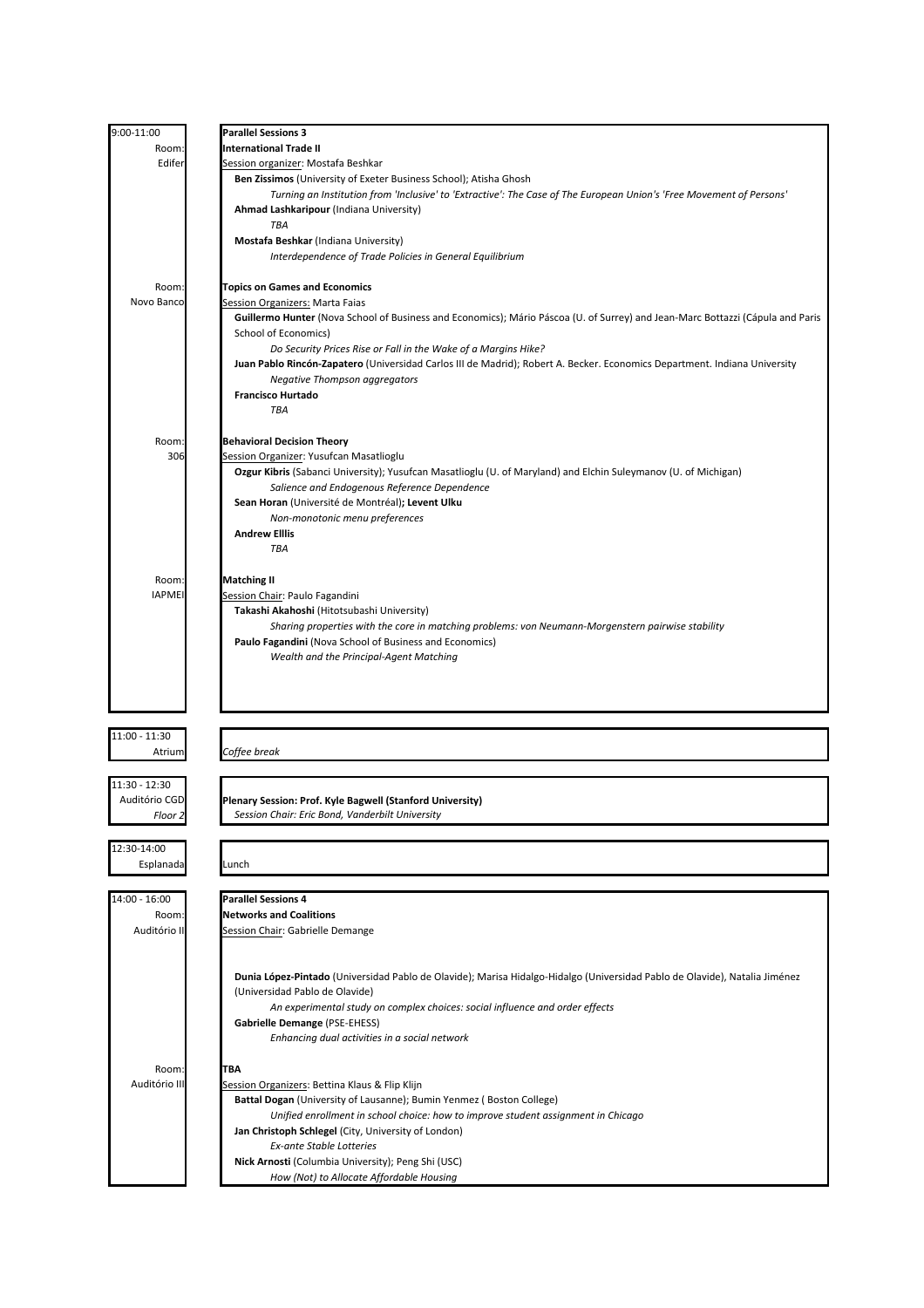| 14:00 - 16:00  | <b>Parallel Sessions 4</b>                                                                                                        |
|----------------|-----------------------------------------------------------------------------------------------------------------------------------|
| Room:          | Banking I (Co-sponsored by Banco de Portugal)                                                                                     |
| <b>Staples</b> | Session Chair: Ettore Panetti                                                                                                     |
|                | Fabio Castiglionesi (Tilburg University); Zhao Li (University of International Business Economics) and Kebin Ma (Warwick Business |
|                | School)                                                                                                                           |
|                | <b>Bank Information Sharing and Liquidity Risk</b>                                                                                |
|                | Natalya Martynova (Deutsche Bundesbank); Lev Ratnovski (IMF), Razvan Vlahu (DNB)                                                  |
|                | Bank profitability and risk-taking                                                                                                |
|                | <b>Yuliyan Mitkov (Rutgers University)</b>                                                                                        |
|                | Inequality and Financial Fragility                                                                                                |
| Room:          | <b>Games and Equilibrium: Applications I</b>                                                                                      |
| Edifer         | Session Organizer: Carlos Hervés and Emma Moreno García                                                                           |
|                | Marta Faias (Universidade Nova de Lisboa); Emma Moreno-García (Universidad de Salamanca)                                          |
|                | On the size of clubs                                                                                                              |
|                | Eduardo Giménez (Universidad de Vigo)                                                                                             |
|                | Offer Curves and the Uniqueness of Competitive Equilibrium                                                                        |
|                | Carlos Hervés-Beloso (Universidad de Vigo), Javier Hervés-Estévez (Universidad de Vigo) and Emma Moreno-García (Universidad       |
|                | de Salamanca)                                                                                                                     |
|                | A bargaining set for institutions                                                                                                 |
| Room:          | <b>Industrial Organization and Applications</b>                                                                                   |
| Novo Banco     | Session Chair: Joao Montez                                                                                                        |
|                | Marco A. Marini (University of Rome La Sapienza)                                                                                  |
|                | Collusive Agreements in Vertically Differentiated Markets                                                                         |
|                | Ascensión Andina-Díaz (University of Málaga); Francesco Feri (Royal Holloway, University of London) and Miguel A. Meléndez-       |
|                | Jiménez (University of Málaga)                                                                                                    |
|                | Institutional flexibility, political alternation and middle-of-the-road policies                                                  |
|                | Joao Montez (University of Lausanne); Annabelle Marxen (U Lausanne)                                                               |
|                | Generic entry in the pharmaceutical market: why less is better                                                                    |
| Room:          | <b>Games and Environmental Economics II</b>                                                                                       |
| 306            | Session Organizer: Ingmar Schumacher                                                                                              |
|                | Charles Figuières (AMSE, LAMETA)                                                                                                  |
|                | Regulating ambient pollution when social costs are unknown                                                                        |
|                | Fabien Prieur (Paris Nanterre); Martin Quaas (Kiel University); Ingmar Schumacher (IPAG Business School Paris)                    |
|                | Mitigation strategies under the threat of unilateral geoengineering                                                               |
|                | Cecilia Vergari (University of Bologna)                                                                                           |
|                | Relative carbon tax in a vertically differentiated market: the key role of consumers                                              |
|                |                                                                                                                                   |

16:00-16:30

Atrium *Coffee break*

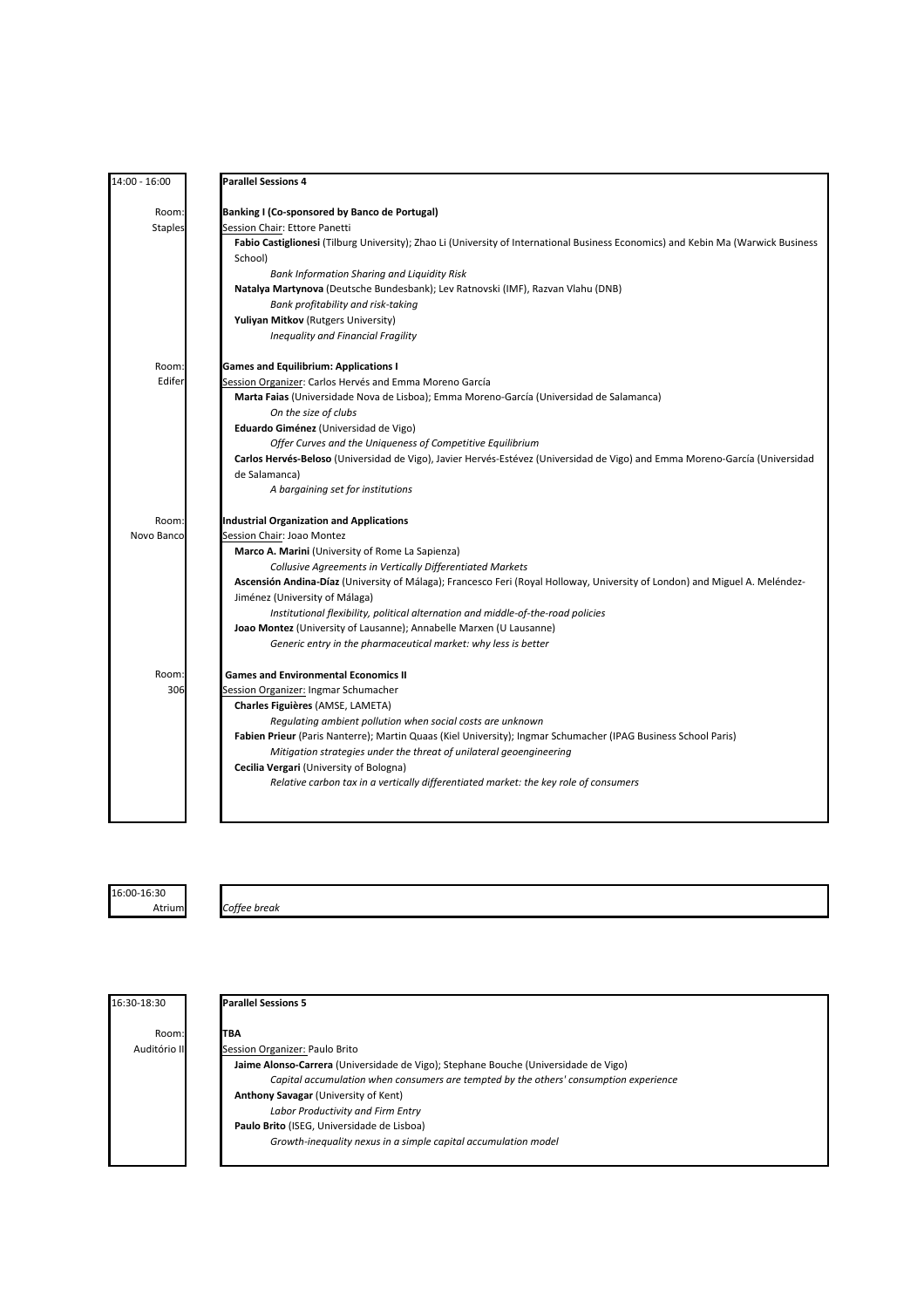| 16:30-18:30    | <b>Parallel Sessions 5</b>                                                                                                          |
|----------------|-------------------------------------------------------------------------------------------------------------------------------------|
| Room:          | <b>Game Theory and Applications II</b>                                                                                              |
| Auditório III  | Session Chair: Matthias Lang                                                                                                        |
|                | Jose Manuel Pavia (Universitat de Valencia); Penélope Hernández (Universitat de Valencia); Alberto Penadés (Universidad de          |
|                | Salamanca)                                                                                                                          |
|                | A proposal for an unbiased system: redistricting Spain                                                                              |
|                | Juan Vidal-Puga (Universidad de Vigo); Christian Trudeau (University of Windsor)                                                    |
|                | Clique games: a family of games with coincidence between the nucleolus and the Shapley value                                        |
|                | Matthias Lang (Free University Berlin); Helmut Bester (Free University Berlin) and Jianpei Li (University of Internat. Business and |
|                | Economics Beijing)                                                                                                                  |
|                | Signaling versus Costly Information Acquisition                                                                                     |
| Room:          | Banking II (Co-sponsored by Banco de Portugal)                                                                                      |
| <b>Staples</b> | Session Organizer: Ettore Panetti                                                                                                   |
|                | Christoph Bertsch (Sveriges Riksbank); Toni Ahnert (Bank of Canada), Daniel Quigley (Department of Economics and Nuffield           |
|                | College, Oxford), Frederik Toscani (International Monetary Fund)                                                                    |
|                | Transparency in Global Games of Regime Change                                                                                       |
|                | Philipp Koenig (Deutsche Bundesbank); David Pothier (University of Vienna)                                                          |
|                | Safe but Fragile: Information Acquisition and (Shadow) Bank Runs                                                                    |
|                | Lin Shen (University of Pennsylvania); Junyuan Zou (University of Pennsylvania)                                                     |
|                | Intervention with Voluntary Participation in Global Games                                                                           |
| Room:          | Cognition                                                                                                                           |
| Edifer         | Session Organizer: Erkut Ozbay                                                                                                      |
|                | Francesco Cerigioni (Universitat Pompeu Fabra); Fabrizio Germano (UPF), Pedro Rey-Biel (UAB) and Peio Zuazo-Garin (UPV)             |
|                | Rationality and Contingent Thinking in Games                                                                                        |
|                | Kyle Hyndman (University of Texas at Dallas); Matthew Embrey (University of Susse)x, Rudolf Muller (Maastricht University)          |
|                | An experimental investigation of favor exchange under monetary and non-monetary incentives                                          |
|                | Erkut Ozbay (University of Maryland); Ian Chadd (University of Maryland), Emel Filiz Ozbay (University of Maryland)                 |
|                | Cost of Ignoring                                                                                                                    |
|                |                                                                                                                                     |
| Room:          | <b>Matching and Mechanism Design</b>                                                                                                |
| Novo Banco     | Session Organizer: Jordi Massó                                                                                                      |
|                | Antonio Miralles (Universitat Autonoma de Barcelona); Caterina Calsamiglia (CEMFI)                                                  |
|                | A dOOR to Ordinality in Assignment Problems: Outside Option Robustness                                                              |
|                | Madhav Raghavan (HEC, University of Lausanne)                                                                                       |
|                | Serial Priority in Project Allocation: A Characterisation                                                                           |
|                | Sonal Yadav (University of Padova); Antonio Nicolo (University of Padova), Arunava Sen (Indian Statistical Institute)               |
|                | Matching with Homophily                                                                                                             |
| Room:          | <b>Microeconomic Theory</b>                                                                                                         |
| 306            | Session Chair: João Correia da Silva                                                                                                |
|                | <b>Sergei Severinov</b> (University of British Columbia)                                                                            |
|                | <b>Optimal Mechanism with Budget Constrained Buyers</b>                                                                             |
|                | João Correia da Silva (Universidade do Porto)                                                                                       |
|                | Trembling mechanisms                                                                                                                |
|                |                                                                                                                                     |
|                |                                                                                                                                     |
| Room:          | ТВА                                                                                                                                 |
| <b>IAPMEI</b>  | Session Organizer: Skerdilajda Zanaj                                                                                                |
|                | Jean Jaskold Gabszewicz (UC Louvain); Marco A. Marini (Sapienza Universita' di Roma), Skerdilajda Zanaj (University of              |
|                | Luxembourg)                                                                                                                         |
|                | Trade and Social Interactions: How do consumption habits diffuse?                                                                   |
|                | Indrajit Ray (Cardiff University); Manipushpak Mitra and Souvik Roy (Economic Research Unit, Indian Statistical Institute, Kolkata, |
|                | India).                                                                                                                             |
|                | Equilibria in Strategic Market Games                                                                                                |
|                | Skerdilajda Zanaj (University of Luxembourg)                                                                                        |
|                | Tax havens compliance with international standards : a temporal perspective                                                         |
|                |                                                                                                                                     |
| 20:00          | Conference Dinner; Restaurant Casa do Alentejo                                                                                      |
|                | Address: R. das Portas de Santo Antão 58, 1150 Lisboa                                                                               |
|                |                                                                                                                                     |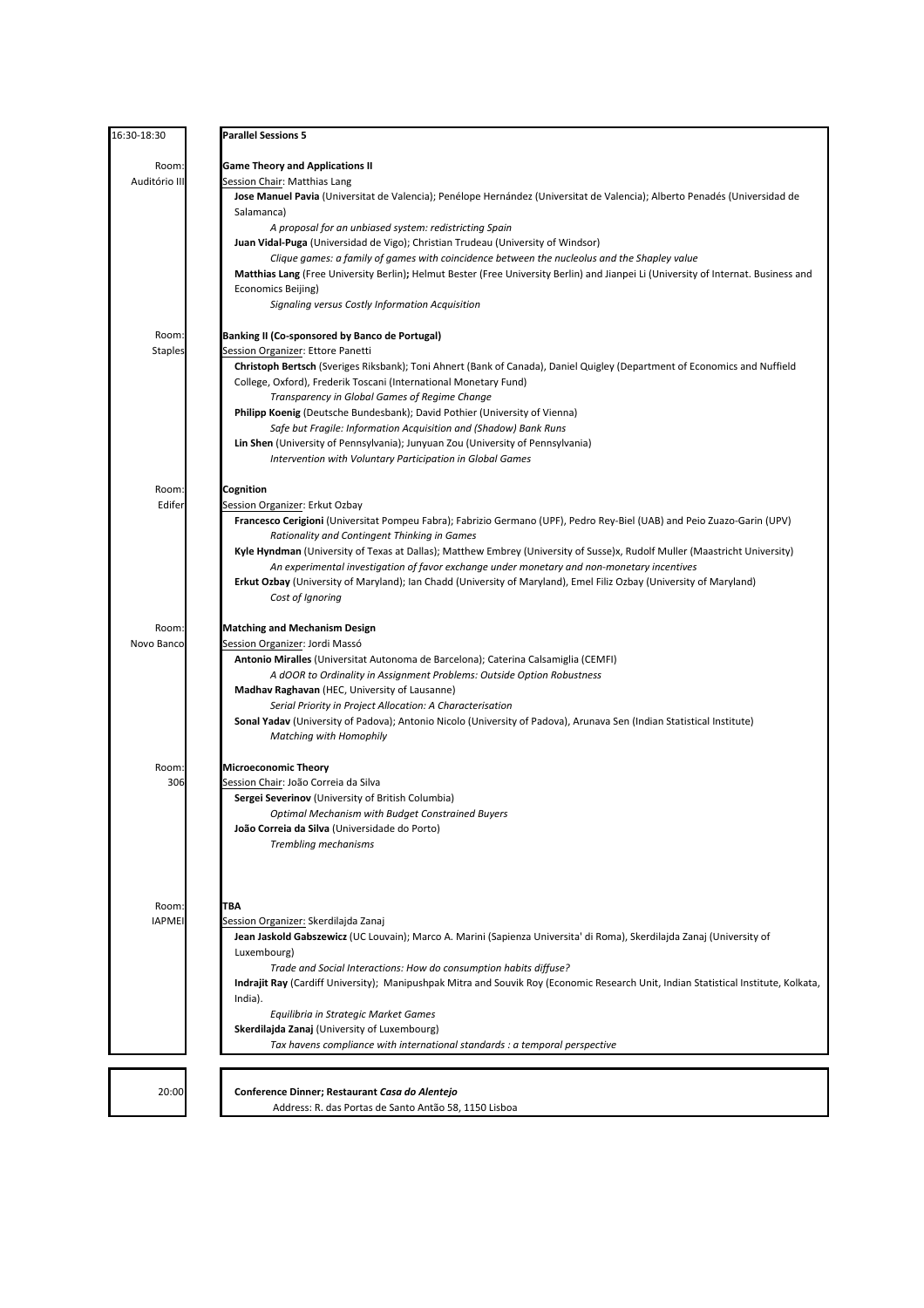### **Saturday, 11th of November**

| $9:00 - 11:00$  | <b>Parallel Sessions 6</b>                                                                                                   |
|-----------------|------------------------------------------------------------------------------------------------------------------------------|
| Room:           | <b>Matching and Market Design II</b>                                                                                         |
| Auditório II    | Session Organizer: Alex Teytelboym                                                                                           |
|                 | Inácio Bó (WZB Berlin Social Science Center); Azar Abizada (ADA University)                                                  |
|                 | The Iterative Deferred Acceptance Mechanism                                                                                  |
|                 | Albin Erlanson (Stockholm School of Economics); Tommy Andersson (Lund University); Lars Ehlers (University of Montreal)      |
|                 | Organizing Time Banks: Lessons from Matching Markets                                                                         |
|                 | Alexander Westkamp (University of Cologne); Vikram Manjunath (University of Ottawa)                                          |
|                 | Strategy-Proof Exchange under Dichotomous Preferences                                                                        |
| Room:           | <b>Industrial Organization II</b>                                                                                            |
| Auditório II    | Session Chair: Mirjam Salish                                                                                                 |
|                 | Kemal Akoz (New York University Abu Dhabi); Cemal Eren Arbatli, Levent Celik (National Research University, Higher School of |
|                 | Economics)                                                                                                                   |
|                 | <b>Manipulation through Biased Product Reviews</b>                                                                           |
|                 | Samir Mamadehussene (Catolica-Lisbon School of Business and Economics)                                                       |
|                 | A Model of Prominence with Endogenous Search Costs                                                                           |
|                 | Mirjam Salish (Universidad Carlos III de Madrid)                                                                             |
|                 | The transparency of the patent system and its impact on innovation                                                           |
| Room:           | <b>Information and Uncertainty</b>                                                                                           |
| Anfiteatro 1    | <u>Session Chair:</u> Boris Ginzburg                                                                                         |
|                 | Shuo Liu (University of Zurich); Harry Di Pei (Massachusetts Institute of Technology)                                        |
|                 | Monotone Equilibria in Signalling Games                                                                                      |
|                 | Itay Kavaler (Technion - Israel Institute of Technology); Rann Smorodinsky (Technion - Israel Institute of Technology)       |
|                 | On Comparison of Experts                                                                                                     |
|                 | Boris Ginzburg (Universidad Carlos III de Madrid)                                                                            |
|                 | A Simple Model of Competitive Testing                                                                                        |
| Room:           | Judgmental Biases, Evaluators and Evaluations                                                                                |
| Edifer          | Session Organizer: Luis Santos Pinto                                                                                         |
|                 | <b>Adam Sanjurjo</b> (Universidad de Alicante); Joshua Miller (University of Bocconi)                                        |
|                 | A bridge between Monty Hall and the (anti-)Hot Hand: Restricted choice, selection bias, and empirical practice               |
|                 | Luis Santos-Pinto (University of Lausanne); Matteo Foschi (European University Institute)                                    |
|                 | Subjective Performance Evaluation of Employees with Biased Beliefs'                                                          |
|                 | Bauke Visser (Erasmus University Rotterdam); Sander Renes (Erasmus University Rotterdam)                                     |
|                 | Committees of Experts and Their Evaluators in the Lab                                                                        |
| Room:           | <b>Banking III</b>                                                                                                           |
| Novo Banco      | Session Organizer: Ettore Panetti                                                                                            |
|                 | Ana Elisa Pereira (Universidad de los Andes - Chile)                                                                         |
|                 | Rollover risk and the social value of credibility                                                                            |
|                 | <b>Tamas Vadasz</b> (Warwick Business School); Kebin Ma (Warwick Business School)                                            |
|                 | Bank Signalling, Risk of Runs, and the Informational Impacts of Regulations                                                  |
|                 | Ettore Panetti (Banco de Portugal), Filomena Garcia (Indiana University)                                                     |
|                 | A Theory of Government Bailouts in a Heterogeneous Banking System                                                            |
| Room:           | <b>Economic Theory III</b>                                                                                                   |
| <b>Staples</b>  | Session Chair: Penelope Hernandez                                                                                            |
|                 | Marc Vorsatz (Universidad Nacional de Educación a Distancia (UNED)); Zvika Neeman (Tel Aviv University)                      |
|                 | Strategy-proofness and an unstructured set of alternatives: an impossibility                                                 |
|                 | Takumi Kongo (Fukuoka University); Koji Yokote (Waseda University) and Yukihiko Funaki (Waseda University)                   |
|                 | Balanced contributions and null player out for the Shapley, equal surplus division, and equal division values                |
|                 | Penelope Hernandez (ERI CES, University of Valencia); Jorge Alcalde-Unzu (Public University of Navarra)                      |
|                 | How Bayesian Persuasion can Help Reduce Illegal Parking and Other Socially Undesirable Behavior                              |
| Room:           | TBA                                                                                                                          |
| Santander Totta |                                                                                                                              |
|                 | Session Organizers: Leonor Modesto and Stefano Bosi                                                                          |
|                 | Nicolas Abad (Catolica Lisbon School of Business and Economics)                                                              |
|                 | Aggregate Instability and the Sectoral Composition of Fiscal Policy                                                          |
|                 | Stefano Bosi (University of Evry - Val d'Essonne (UEVE)); David Desmarchelier and Manh-Hung Nguyen                           |
|                 | Biodiversity, infectious diseases and the dilution effect                                                                    |
|                 | Nicolas Abad, Leonor Modesto and Teresa Lloyd-Braga (Catolica Lisbon School of Business and Economics)                       |
|                 | The failure of stabilization policy: fiscal rules in the presence of incompressible public expenditures                      |